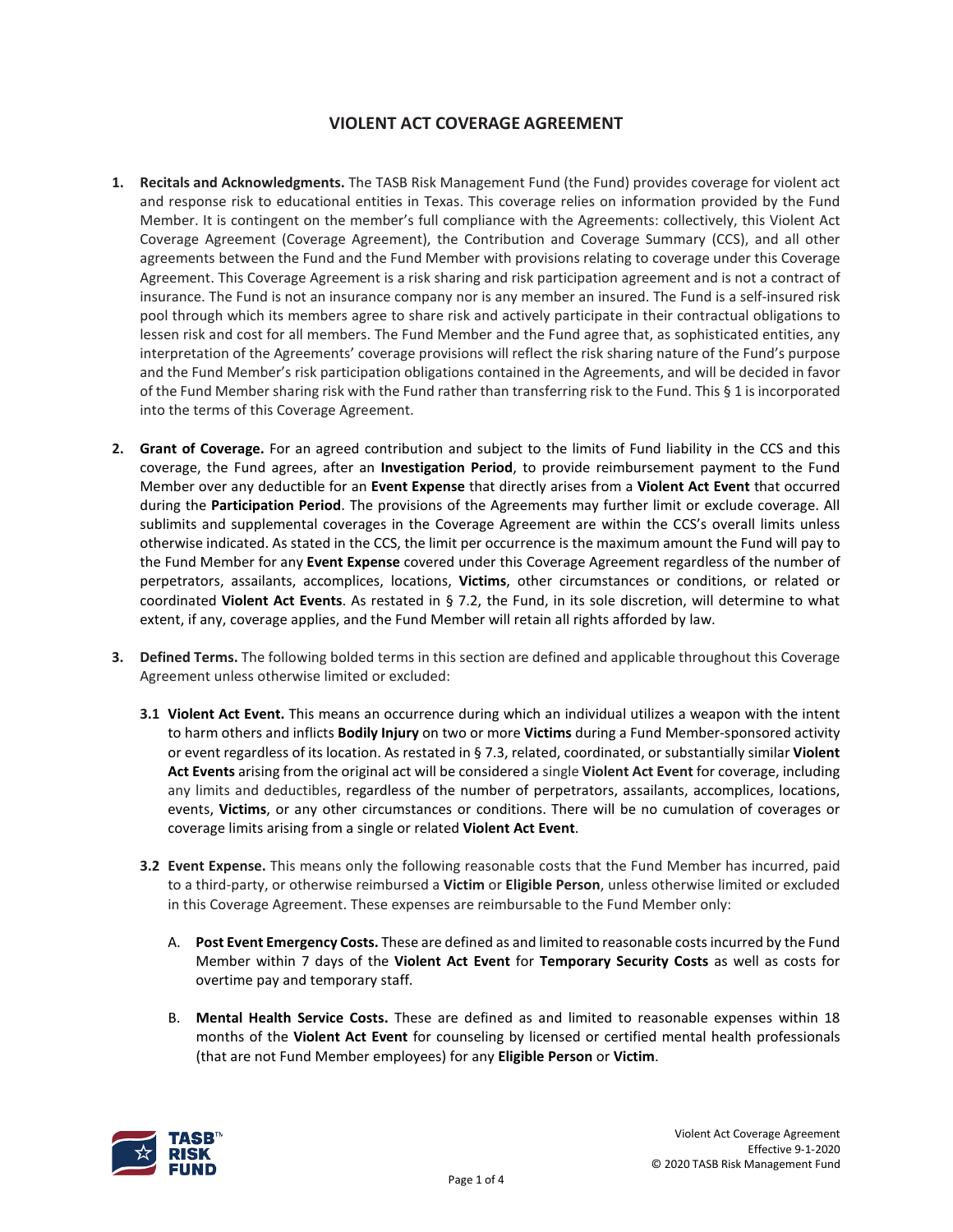- C. **Crisis Communication Costs.** These are defined as and limited to reasonable costs incurred by the Fund Member for communications activities and public relations assistance following a **Violent Act Event**. Reimbursement to the Fund Member for **Crisis Communication Costs**incurred issublimited to \$50,000.
- D. **Essential Support Costs.** These are defined as and limited to reasonable travel expenses for any two persons for each **Victim** who is hospitalized near the location of a **Violent Act Event** that occurs more than 100 miles from the Fund Member's boundary. Reimbursement to the Fund Member for all **Essential Support Costs** incurred is sublimited to \$50,000 regardless of the number of **Victims** beyond the minimum for a **Violent Act Event**, persons traveling in support, or distance beyond 100 miles of the **Violent Act Event**.
- E. **Property Reimbursement Costs.** These are defined as and limited to reasonable expenses for the demolition, rebuilding, remediation, and repurposing of Fund Member's buildings and structures up to \$1,000,000. This amount is payable in addition to the limits in the Violent Act Coverage CCS.
- **3.3 Victim.** This means and is limited to the following Fund Member-related persons who suffer a **Bodily Injury** because of a **Violent Act Event**: any board trustee or member, student-teacher, volunteer, employee, or student.
- **3.4 Eligible Person.** This means and is limited to the following Fund Member-related persons whose **Mental Health Services** are eligible for reimbursement: any **Victim**; and any of the following physically present during the **Violent Act Event**—any board trustee or member, student-teacher, employee, or student.
- **3.5 Bodily Injury.** This means serious physical impairment or harm to the human body or death.
- **3.6 Temporary Security Costs.** This means security personnel and physical security arrangements, such as barricades or barriers.
- **3.7 Participation Period.** This means the effective dates of coverage under this Coverage Agreement, as stated in the CCS.
- **3.8 Investigation Period.** This means the reasonable period necessary for the Fund to complete itsinvestigation regarding the **Violent Act Event**, including a determination of all participants and their motives. The Fund may withhold any or all reimbursement during any **Investigation Period**.
- **4. Exclusions.** The Fund will not provide coverage, directly or indirectly, for any of the following arising from or related to a **Violent Act Event** or an **Event Expense**:
	- **4.1 Insurance or other funding availability.** If other financial reimbursement or coverage is available from any source (including insurance, coverage, donations, crowdsourcing, or grants) to the Fund Member, **Eligible Person**, or **Victim** for **Event Expenses** that are otherwise covered under this Coverage Agreement, this coverage is not available for those expenses.
	- **4.2 Gift of public funds.** If any **Event Expense** can be reasonably considered a gift of public funds or otherwise impermissible use of public funds, coverage is not available.
	- **4.3 Employee benefits.** There is no coverage for salaries, wages, or other employment-related benefits that the Fund Member is liable to pay any employee. But if the Fund Member incurs overtime or other temporary labor expense directly arising from the **Violent Act Event**, this labor expense will be considered a covered **Event Expense** except for any alleged or actual violations of the Fair Labor Standards Act or any similar laws.

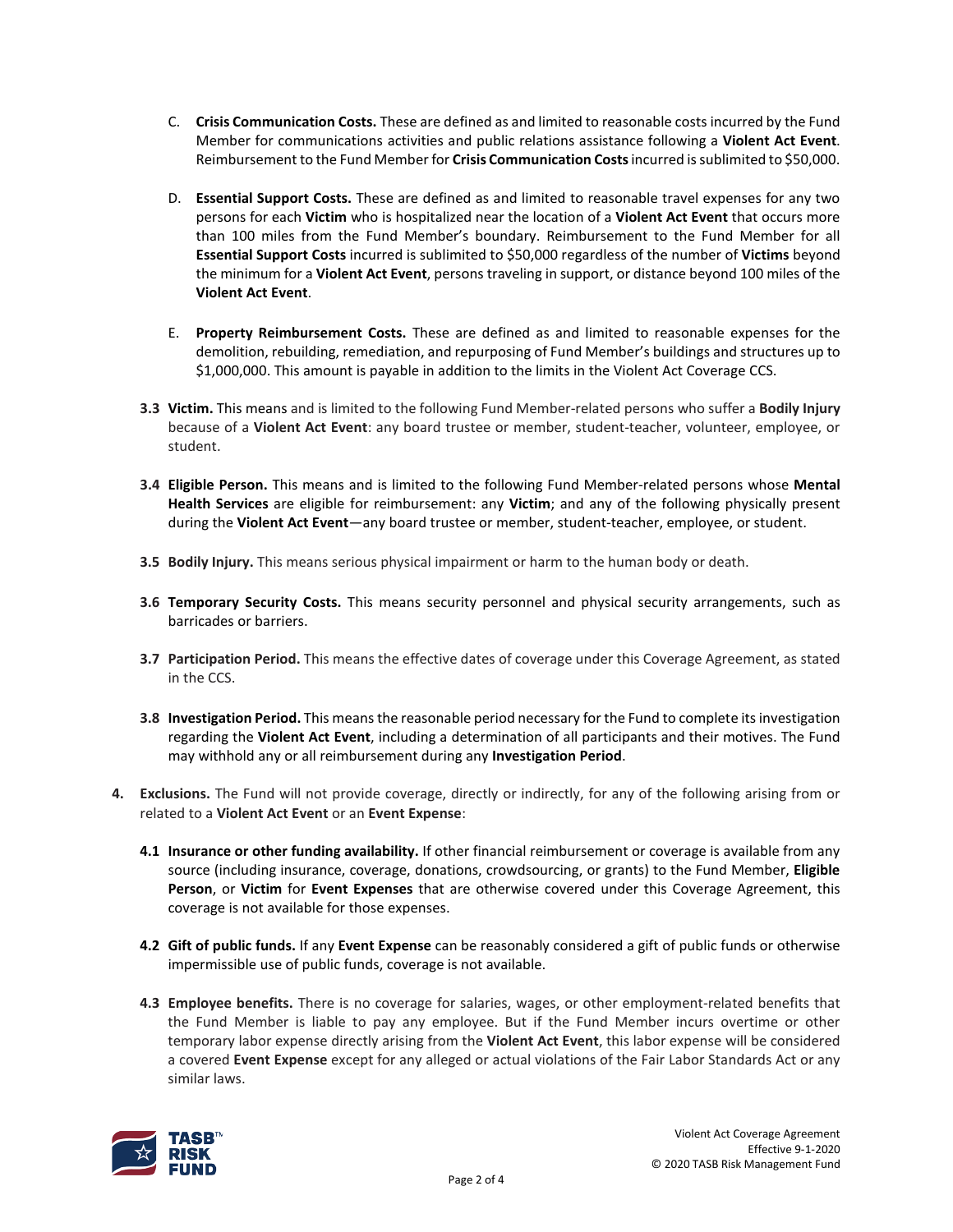- **4.4 Other types of claims**. There is no coverage under this Coverage Agreement, other than coverage specifically granted, for any other form or type of claim by or against the Fund Member, regardless of the source or cause.
- **4.5 Perpetrators and assailants.** There is no coverage for **Event Expense** directly from accomplices to, perpetrators of, or assailants committing the **Violent Act Event**, including any persons directly or indirectly assisting or involved in any manner (including acts of omission), regardless of their degree of participation or knowledge.
- **4.6 Student altercations or suicide.** There is no coverage for **Event Expense** arising from any student altercation that only results in **Bodily Injury** to the participants, or arising from any attempted or actual suicide that only results in **Bodily Injury** to that person.
- **4.7 Terrorism.** There is no coverage for **Event Expense** arising out of any acts of terrorism or actions taken by any government branch or agency in response. This exclusion applies whether any acts of terrorism are committed in concert with or on behalf of any organization or government.
- **4.8 Governmental seizure, nuclear event, war, or insurrection.** There is no coverage for **Event Expense** arising out of:
	- A. Seizure or destruction of property by order of governmental authority;
	- B. Nuclear reaction or radiation, or radioactive contamination, regardless of cause;
	- C. War, undeclared or civil war, warlike action by a military force, including action in hindering or defending against an actual or expected attack, by any government, sovereign, or other authority using military personnel or other agents; or
	- D. Insurrection, rebellion, revolution, usurped power, or action taken by a governmental authority in hindering or defending against any of these.
- **5. Other Coverage.** If a claim is made that could be covered under more than one line of coverage offered by the Fund, the Fund will determine which line of coverage, limits, and deductibles apply. It is the intention of this provision that there be no accumulation or stacking of coverage. If non-Fund coverage is available covering the same **Event Expense**, the Fund will reimburse only the amount of covered **Event Expense** in excess of the non-Fund coverage, whether the Fund Member can collect or not. In no event will the Fund pay more than any applicable limit of coverage. Non-Fund coverage may not be used to satisfy a Fund deductible.
- **6. Fund Member Duties.** If a **Violent Act Event** occurs, the Fund Member must:
	- **6.1 Give event notice**. This includes giving notice to the Fund of the event as soon as practicable and providing the date and circumstances of the event;
	- **6.2 Cooperate**. This includes cooperating with the Fund and assisting where and when reasonably necessary under this Coverage Agreement; and
	- **6.3 Maintain rights of recovery.** This includes not waiving any rights of recovery of any party, including any Fund subrogation rights.